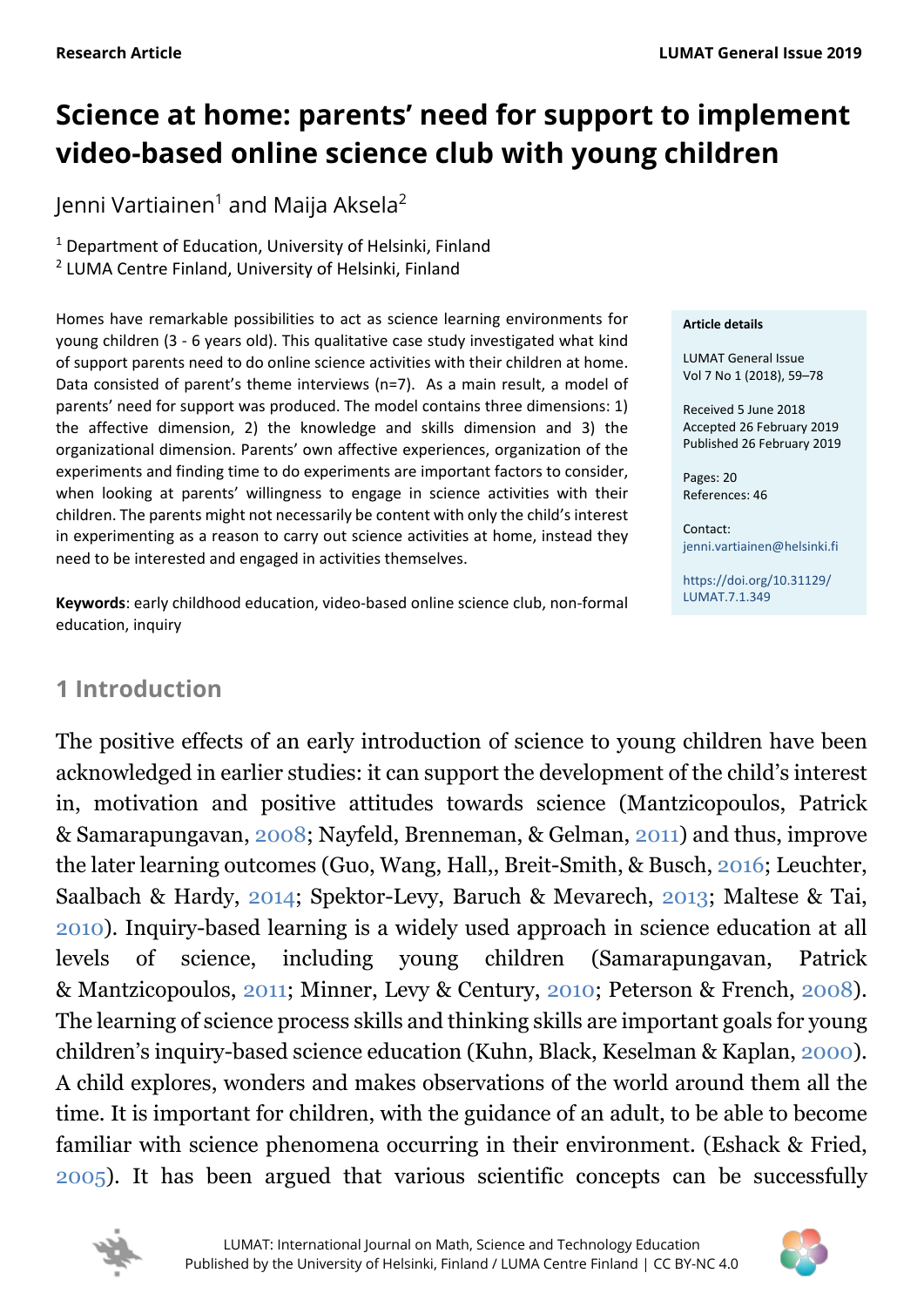introduced to children in early years (Kalogiannakis & Nirgianaki, [2018;](#page-17-0) Ampartzaki & Kalogiannakis, [2016\)](#page-17-0).

Numerous research has shown that the home context has a major significance in children's education. Parents' attitudes have an effect on the development of child's future attitude, motivation and interest towards science (Mantzicoupoulos, Patrick & Samarapungavan, [2013;](#page-17-0) Stylianides & Stylianides, [2011;](#page-17-0) Crawford, Heaton, Heslop & Kixmiller, [2009;](#page-17-0) Solomon, [2003\)](#page-17-0). Especially during the early years, the parents' participatory role is important for creating positive experiences (Kaya & Lundeen, [2010\)](#page-17-0). The parents also have an influence on what kinds of non-formal and informal possibilities there are for a child to experience science, for example what kinds of books are available at home and are children offered with possibilities to experience science in non-formal settings, as science clubs, science events or science centres. However, parents have low feeling of competence to introduce science for children in non-formal way in home contexts and they do not necessarily even recognize that science is something that can be teached to children outside formal schooling system (McClure et al., [2017\)](#page-17-0). Further, parents do not feel that science would be high on their lists, when speaking of knowledge and skills that they would want their children to learn. From academic skills, parents would more likely look forward to the development of their children's linguistic, motoric and mathematical skills (Saçkes, [2014\)](#page-17-0). Different forms of support should be developed for parents' attitudes and understanding of the meaning of science in everyday circumstances, so that children would have a chance to get familiar with science through different activities at home or as a hobby.

With the development of technology, the meaning of home as a learning environment has further increased (Plowman, Stephen & McPake, [2010;](#page-17-0) Palaiologou, [2014\)](#page-17-0). Children learn for example reading and mathematics through different digital toys, mobile applications and the internet. There is a gap in research on young children's non-formal science activities in general (Young, Ortiz & Young, [2017\)](#page-17-0) and especially on how digital technology can be used to promote young children's possibilities to do science at home environments. This study narrows this gap by studying how parents feel like to participate in video-based online science club with young children at homes. For the research purposes the video-based online science club learning environment with video instructions was built leaning on earlier research on young children's science clubs (Vartiainen & Aksela, [2013\)](#page-17-0). In more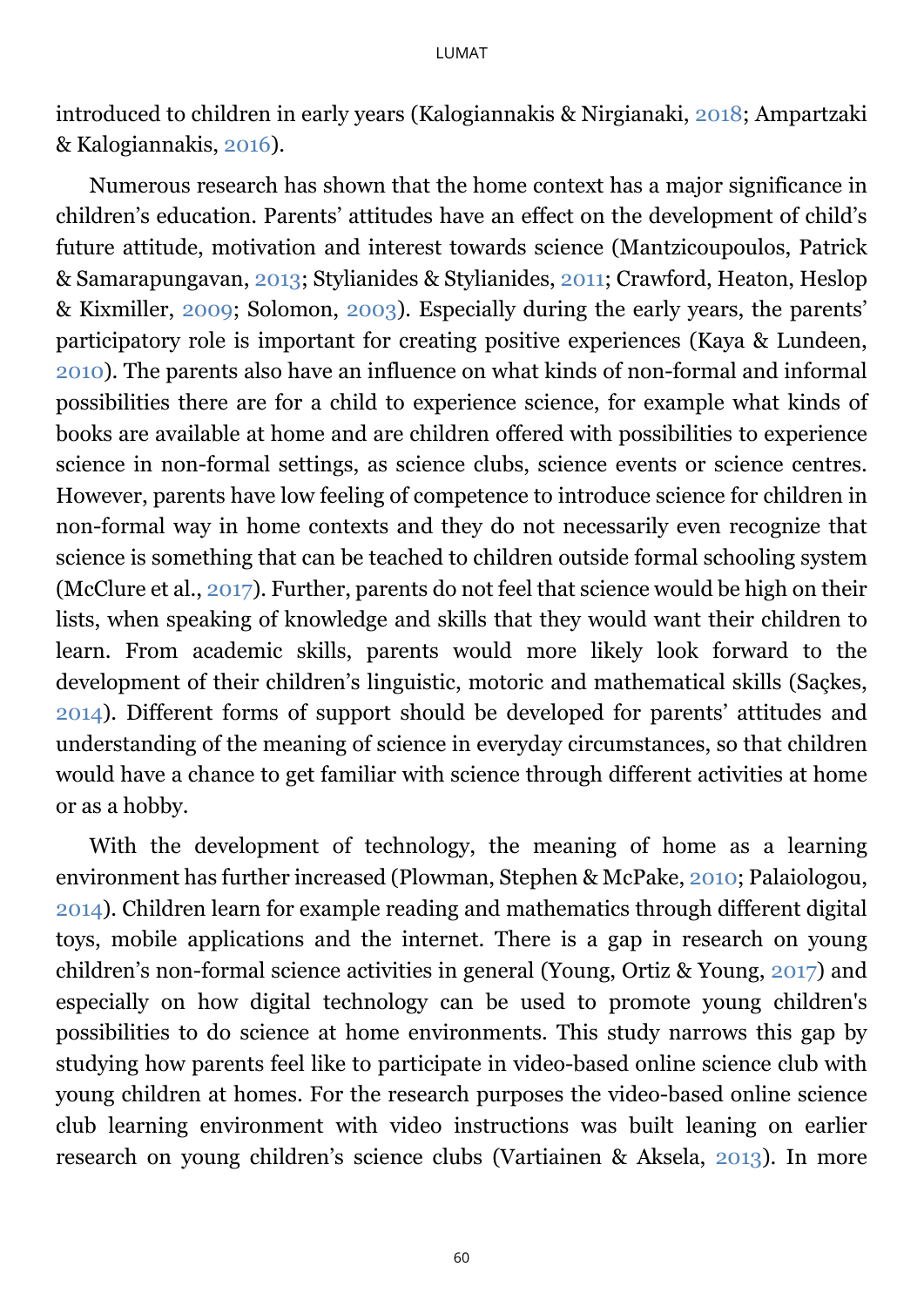detail, the case study (Yin, [2009\)](#page-17-0), investigates what kind of support parents need, when participating in a video-based online science club at home with a child.

## <span id="page-2-0"></span>**2 Home as a non-formal learning environment**

Home is generally seen as a place for informal learning. Informal learning is neither structured nor target-oriented and the learners are responsible for their learning. This occurs in everyday situations outside educational institutions (Eshach, [2007\)](#page-17-0). In informal setting scientific knowledge is acquired through internet, social media, television, books and newspapers, for instance (Schäfer et al. [2018\)](#page-17-0). In addition to an informal learning environment, home can also act as an encouraging non-formal learning environment for science (Shymansky et al., [2000;](#page-17-0) Solomon, [2003;](#page-17-0) Reinhart et al., [2016\)](#page-17-0). Usually, non-formal learning environments are facilitated and hold some often skill-related learning targets, but there are volunteer to participate in, like science clubs, camps, museums, zoos, planetariums, science centers and companies (Eschach, [2007\)](#page-17-0). In this research we define that video-based online science club is a non-formal learning environment although it most often it is put into practice at home.

Non-formal science learning environments can support a child's learning of science, the development of the skill of wondering, an increase in interest, excitement and motivation towards science when done well (Young, Ortis & Young, [2017\)](#page-17-0). However, not all science activities or non-formal learning environments have positive effects. Successful non-formal science education requires careful design on social focus and widening the scope of skills to be learned from science to social skills as well. Solomon [\(2003\)](#page-17-0) studied families with children between ages 5–10, for whom hands-on science activities were offered by the school. The families were given instructions for the activities and the tools needed could be found from home, among ordinary household tools. As a result, both the children and the parents enjoyed doing the activities together. Also, Shymansky et al. [\(2000\)](#page-17-0) reported that as a consequence of hands-on science activities done at home both children and parents found it an enjoyable way to spend time together, while doing something useful.

Reinhart et al. [\(2016\)](#page-17-0) researched inquiry-based science activities occurring at home. In their model, families were sent science packages, which contained the inquiry activity and necessary tools. The target group was from kindergarteners to 3rd graders. It was observed that the most significant challenge in inquiry-based science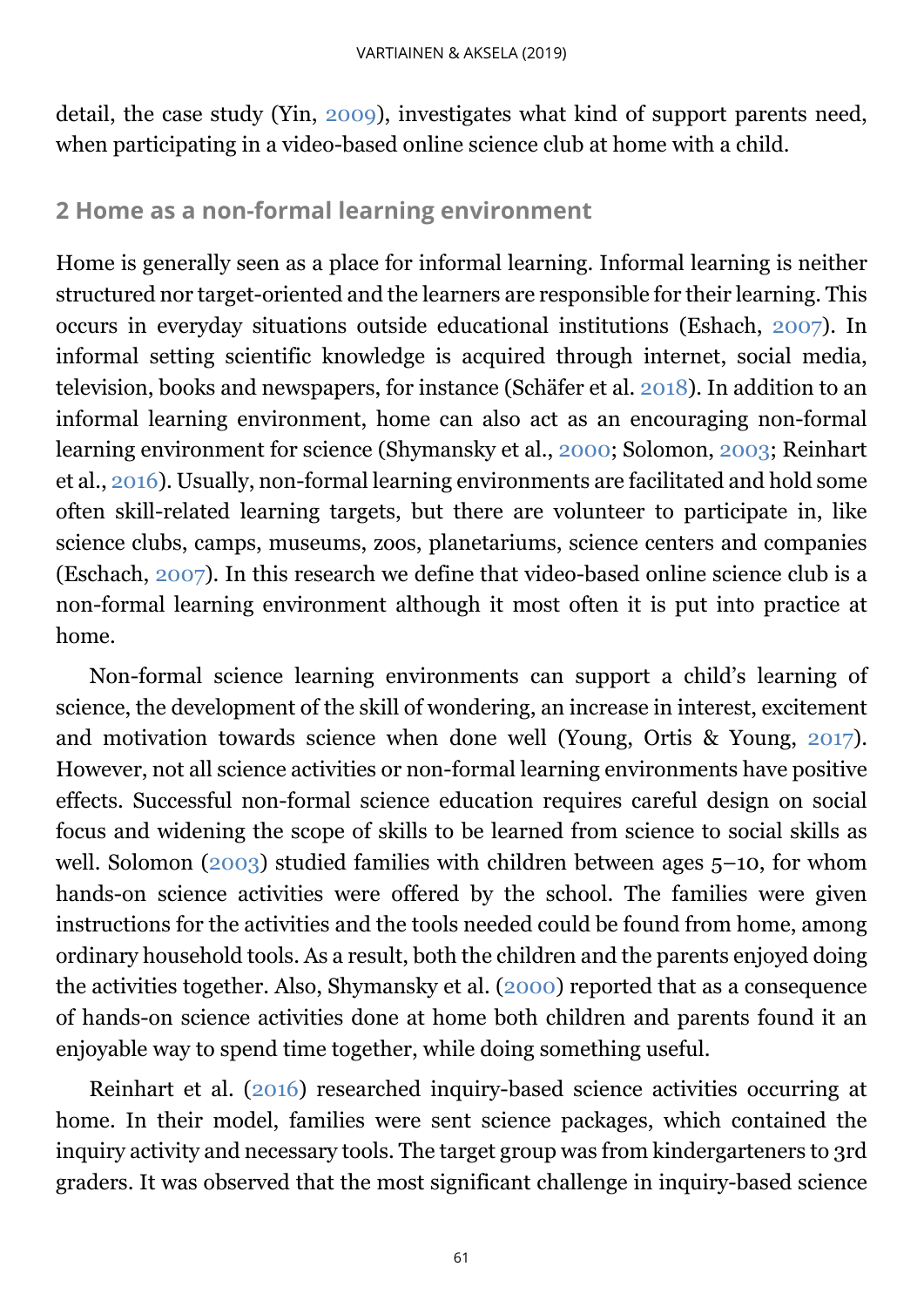education happening at home was the way parents instructed the children and the nature of questions they asked. To address this, it was proposed that the support and training aimed at parents should be planned in cooperation with schools. In the science packages, the inquiry activity was reported by filling a form. The children found that the written reporting was quite boring, and it reminded them too much of homework (Reinhart et al., [2016\)](#page-17-0). Reporting non-formal activities in the form of videos or pictures might be a more engaging way for children to communicate the results and the process of the science activity than with the written form.

Essential in science activities done in the home environment is that all needed tools should be found at home (Solomon, [2003\)](#page-17-0). Parents need instructions and ready materials to be able to instruct the child pedagogically and to explain the inquiry activity (Eshach, [2007\)](#page-17-0). Parents especially need instructions on how to do open inquiry with a child. They do not give enough time for the child to ponder on the questions and they pressurize the child to give out a specific answer, defined as correct by the parents (Reinhart et al., [2016\)](#page-17-0).

In prior researches, non-formal science education occurring at home has been connected to either science packages sent home or those that are received from schools (Shymansky et al., [2000;](#page-17-0) Reinhart et al., [2016\)](#page-17-0). Until now, there has not been a significant amount of research on how young children's participation in science activities at homes could be supported with the help of digital tools. Web pages that offer inquiry activities done at home exist, but they do not offer interaction from the point of view of reporting research or of communication, nor do they give support in instructing children. Natural way for young children is to use digital media as enlargements of their activities. Children are more often active users of digital media than passive consumers (Plowman, McPake & Stephen, [2010\)](#page-17-0). Thus, video-based online science club activities have great potential to serve as a spark to encourage children to do hands-on activities at homes with parents.

#### <span id="page-3-0"></span>**3 Videos as a tool for science instruction**

The advantages of videos in education have been widely acknowledged. They are not bound to a specific time or place, they allow visualization of authentic targets and they make it possible for a learner to be able to return back to the contents. Videos made by the children themselves support an inquiry-based approach (Skoretz & Cottle, [2011\)](#page-17-0). Exploiting videos in inquiry-based science education works well with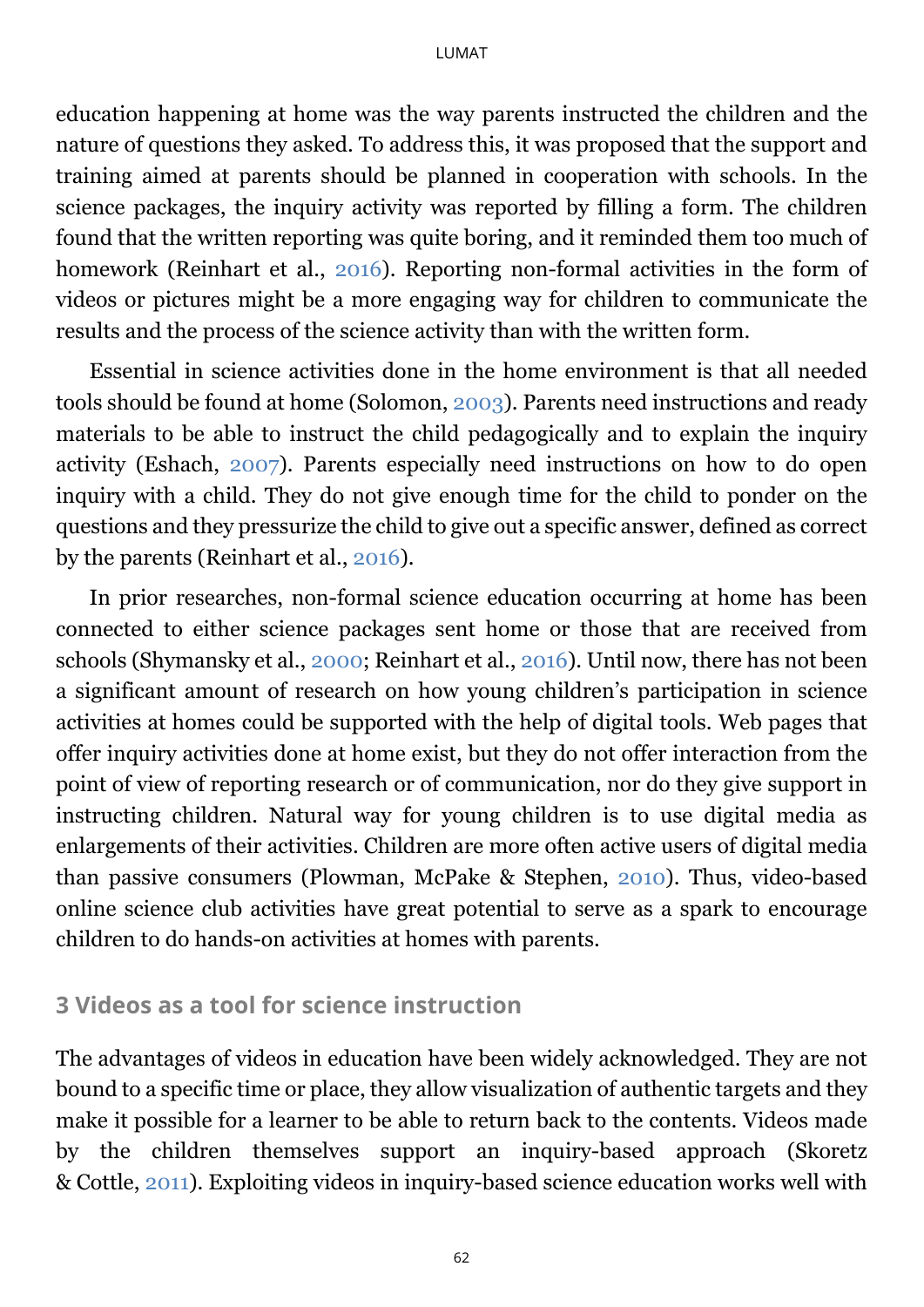children, who have difficulties with reading and writing or who do not yet know how to read and write. Videos offer a chance for young children to get information and to express themselves freely (Bull & Kajder, [2004\)](#page-17-0).

Even young children use daily digital devices – most often tablet and smartphones – to play, for entertainment and to use fun educative applications or in other words edutainment applications (Chaudron et al. [2015\)](#page-17-0). Parents have dichotomy attitudes in children's digital media use: on the other hand they see the advantages it can have on children's informal or non-formal learning but at the same time they are worried about the safety issues, like inappropriate content, overspending accidental time with devices and the issues that digital content use might have on children's social lifes (Kumpulainen & Gillen, [2017\)](#page-17-0).

For young children digital media use can give wide possibilities to express themselves while verbal communication skills are still developing. Pictures and videos are examples of pedagogically effective ways for children to participate in communication. A video produced by the child is a suitable way to communicate the stages and results of the accomplished inquiry task. In the process of producing a video, a child's feelings and thinking are activated (Robert-Holmes, [2013\)](#page-17-0). In children's science education, it is important that an activity allows the child to be able to activate functionally, cognitively and affectively (Inan & Inan, [2015\)](#page-17-0). The videos produced by children tell the other viewers about the child's research process and results. Equally important is that from the point of view of learning and feelings, a child can return back to the video, where they act (Robert-Holmes, [2013\)](#page-17-0). Robert-Holmes [\(2013\)](#page-17-0) states that children enjoy watching their own videos over and over again. While watching the video, children can re-live their experiments, pose the questions, elaborate their conclusions and pay attention to the details they might have missed during the experimenting in real life.

A challenge in video-based instructions is the lack of interaction between the instructor and a student (Kim & Thayne, [2015\)](#page-17-0). However, the feeling of interaction between the media consumer and the content through using parasocial interaction (Glaser et al., [2009\)](#page-17-0). Parasocial interaction is an effect of narrativeness, and it can be created especially, when a person in a video speaks directly to the viewer. However, through the parasocial interaction transmitted by a video, it is not possible to give a child scaffolding that they need in the science activities, therefore interaction occurring between a child and a parent during a science activity is essential.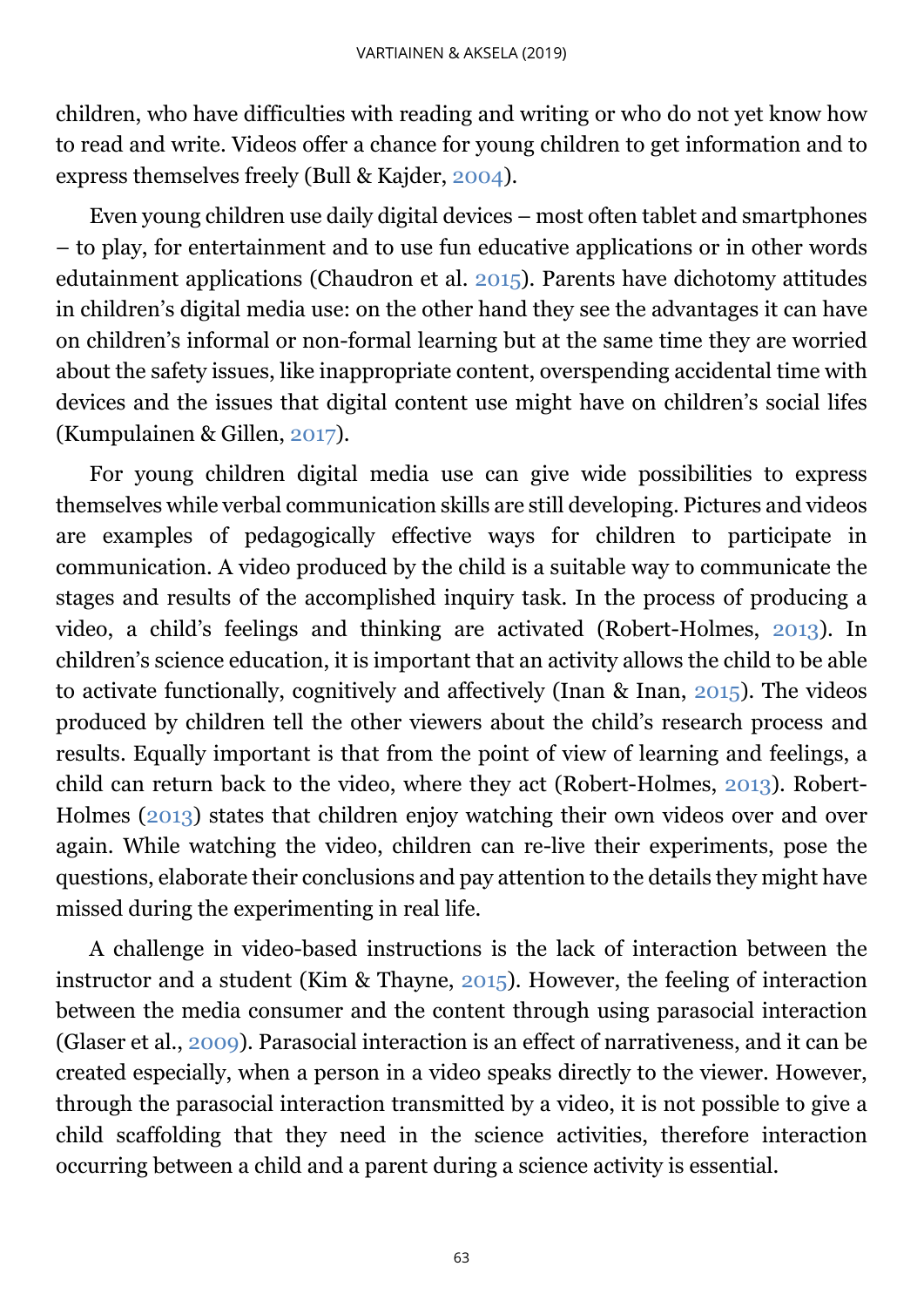#### <span id="page-5-0"></span>**4 Context**

This research was conducted in the context of a video-based online science club. The video-based online science club operates in the web environment and its aim is to support children's participation in science activities at home. The club was free of charge.

Before a video-based online science club begins, a list of tools and necessary materials are sent by email to the parents. The video-based online science club is a 6-week entity. A new instruction video appeared on Thursday afternoons. Families were able to send reports on the completed inquiry activities either in the form of pictures or videos. Children were rewarded, for completing the club entity and reporting about it, with a diploma and a surprise gift.

The instruction video consisted of three parts: (i) motivating the child on the activity and connecting it to the child's earlier experiences, (ii) instructing the child on performing the activity and (iii) encouraging the child to report observations, results and questions afterwards. The instruction video was designed to have a colorful set design. A video-based online science club instructor performed on the video. Seeing the instructor on the video and directing the speech directly towards the child creates parasocial interaction between the instructor and the child. The length of each instruction video was approximately 3-6 minutes. The science activities were grounded on a playful approach: the instruction videos contain stories (Bulunuz, [2013\)](#page-17-0) and puppets (Simon, Naylor, Keogh, Maloney & Dowing, [2008\)](#page-17-0) to motivate children towards experimenting.

The video-based online science club included science experiments on 1) floating and sinking 2) surface tension 3) sound 4) growing speed of a plant 5) tornados, and 6) volcanos. These themes were chosen according to researches on themes that children are usually interested in (Baram-Tsabari, Sethi & Yarden, [2006\)](#page-17-0).

#### <span id="page-5-1"></span>**5 Aim and methodology**

The aim of this research was to describe, what kind of support parents need in engaging in science activities at home together with the child. This research focus on which factors have an effect on whether a parent offers child possibilities to carry out science experiments at home.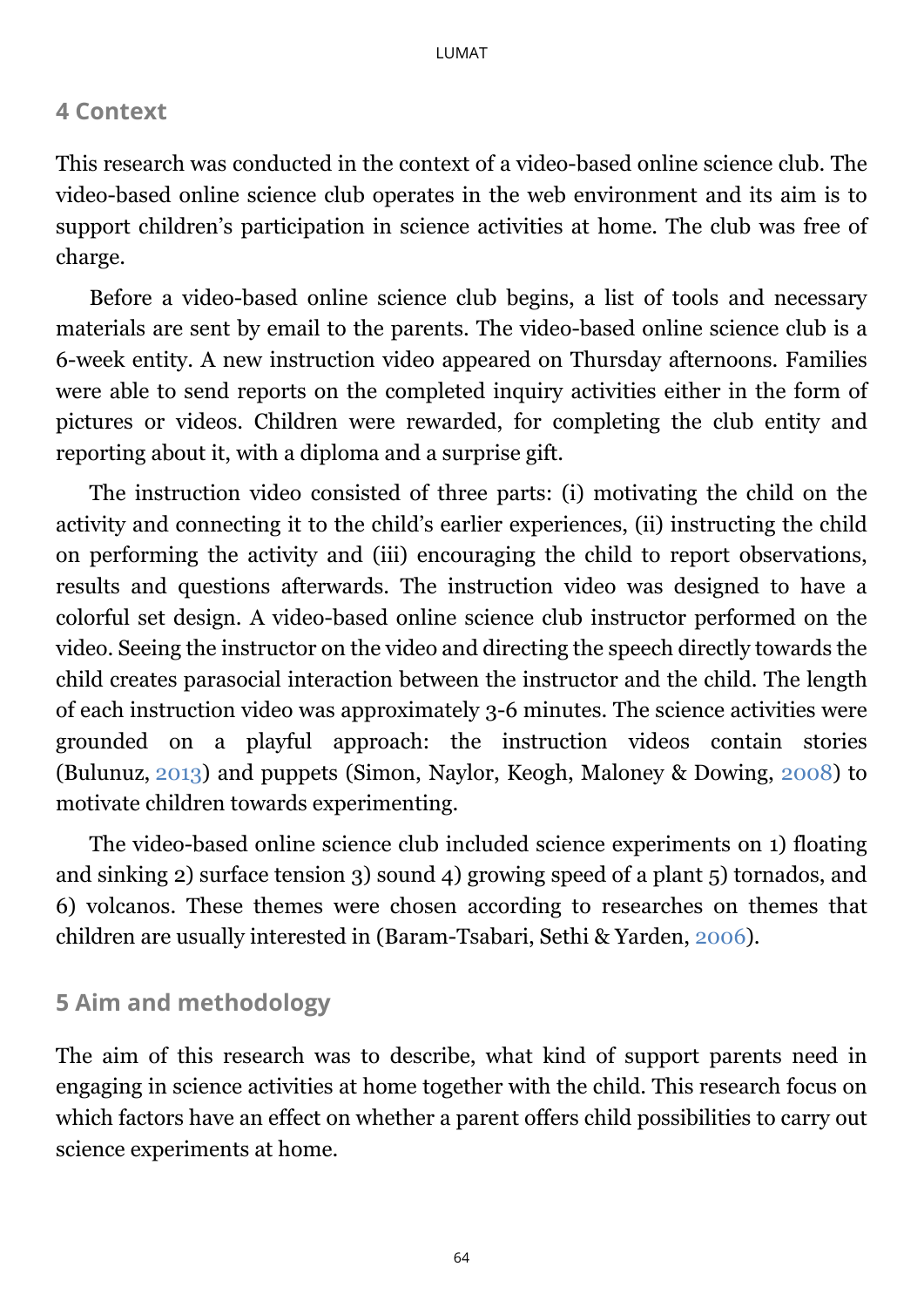Research was carried out as a qualitative case study (Yin, [2009\)](#page-17-0). The participants in this research was a group of parents ( $n=7$ ; 2 male, 5 female), who took part in a video-based online science club with their child or children. Data was collected in autumn 2015 by a theme interview in phone (Hirsjärvi & Hurme, [2008;](#page-17-0) Burke & Miller, [2001\)](#page-17-0). 335 families or other groups had registered for the video-based online science club. The interviewees were chosen so that they had completed at least five science activities at home and reported activities in the form of pictures or videos. Reported pictures and videos were used as stimulated recall material. All the families who had sent at least five reports (n=27), received an invitation to an interview. All the people, who answered in the affirmative  $(n=7)$ , were chosen to participate in the interview. The interviewees came from all around the country, which then had an effect on the interview method chosen. It was seen that a telephone interview would offer the necessary information.

The interviewees were approached first by email, where the aim of the interview was explained and the stimulated recall material was introduced. The interviewee was given the chance to choose a proper time for the interview. By doing this, it ensured that the interviewee has enough time to prepare for the interview and time to think through their answers, and also the interviewee is in a situation, where they are in a calm environment. The telephone interviews were recorded. The interview was piloted and had been improved twice before the actual telephone interviews. Pilots gave feedback about formatting of questions and the order of questions which were improver for actual interview. The interview questions included background questions about how families found the online club, have a parent done science activities with a child/children before the online club and what kind of attitudes parent have towards science. Parent was asked to reflect on stimulated recall material sent for him/her beforehand and describe the experimenting situation starting from the preparations. The clarifying questions were posed to gain deeper understanding on parent's ideas. Parents were also asked to reflect on the challenges they met and how did they feel children benefit from the participation in video-based online science club.

Most of the parents stated that they have a positive attitude towards science. The parents felt that nature itself and working in nature was something really close to them. A part of them worked in professions that were applicable to science and technology. There were also some parents, who experienced that science had been at least among some subjects, quite undesirable to them when they went to school.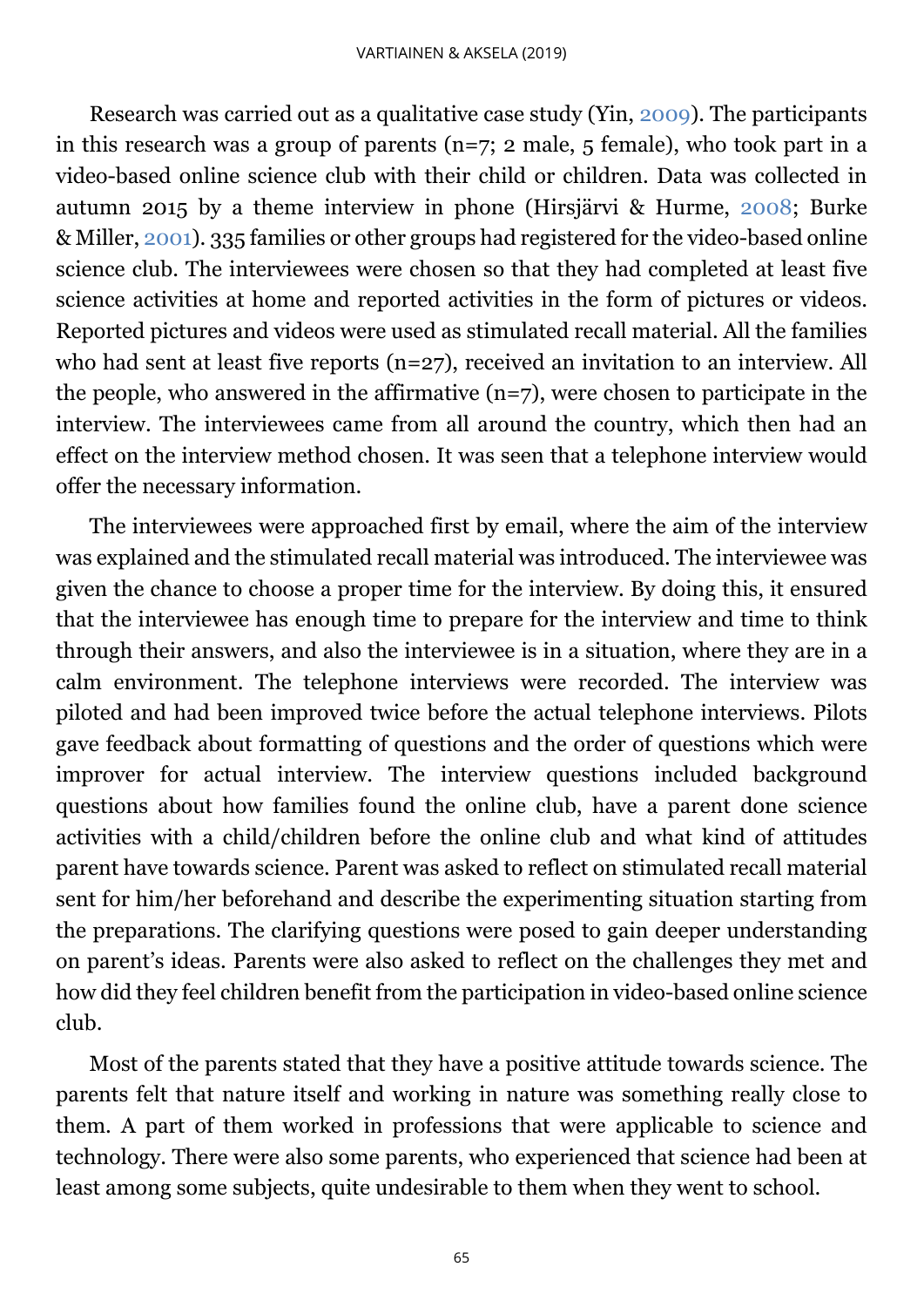To enhance the reliability, the results were introduced to all the interviewees to make sure that inferences made from the data were as interviewees thought they had told. No one found misinterpretations. We would like to underscore that the research group is small and therefore results are directing and benefit when this kind of online learning environments are developed further.

### <span id="page-7-0"></span>**6 Data analysis**

The interview transcriptions were analyzed by qualitative data driven content analysis (Schreier, [2014\)](#page-17-0). The data analysis was started with a systematic open coding. Each sentence was coded in order to describe the contents of the sentence as described by the interviewee. As an example, a parent's sentence: 'The children were actually really enthusiastic of this', was marked with a code *Child was enthusiastic*. After the open analysis, axial coding was performed by joining similar categories and then describing these newly formed categories. Axial coding occurred around three axels arising from the data: the possibilities experienced by the parents, the challenges experienced by the parents and the role of a parent. For example, from the codes *Child enthusiastic*, *Child interested*, *Child thinks is fun*, a new category was starting to form which was named as *A child's affective experiences*. Then the main categories of the data were located. Selective coding was performed between the main categories in order to find out which factors the parents experience as challenging, while doing science activities with children. The example of coding is presented in Table 1.

| A parent's utterance                                                                                         | Code         | Sub-category                                                                                 | <b>Main category</b>                    | Core category                                      |
|--------------------------------------------------------------------------------------------------------------|--------------|----------------------------------------------------------------------------------------------|-----------------------------------------|----------------------------------------------------|
| But there is also some clear<br>thing here in that there is a<br>timetable and there is a<br>contact person. | Timetable    | The structure of<br>operations                                                               | Support for<br>organizing<br>activities | The parent's<br>need for support<br>on three areas |
| Well, of course a parent is<br>needed in how things are<br>organized.                                        | Arrangements | The parent's<br>preparations<br>/arrangements<br>for the<br>implementation<br>of an activity |                                         |                                                    |

**Table 1.** An example of a coding scheme.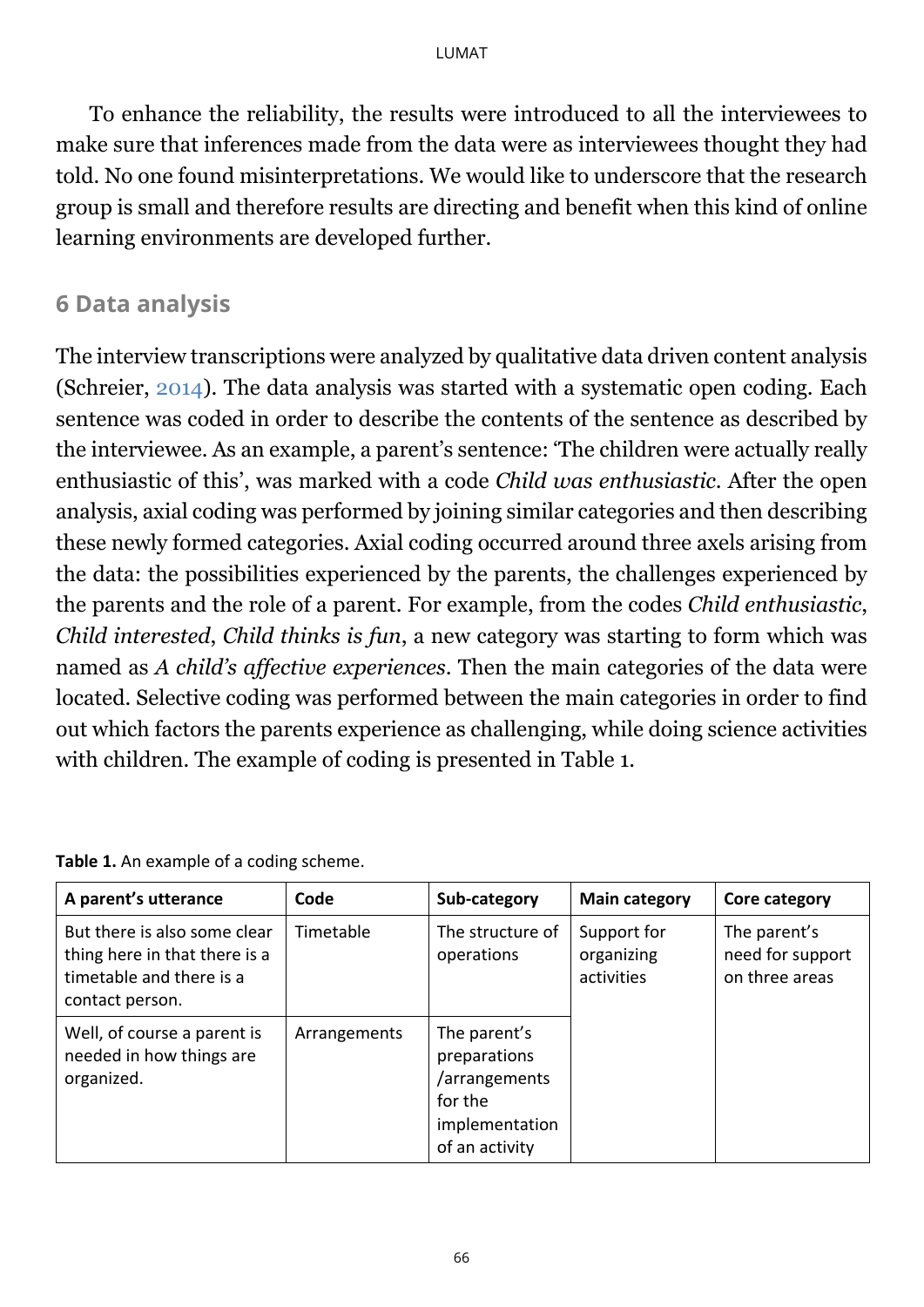| I prepared the tools myself,<br>the things that we needed<br>in the experiments, such as<br>bowls, water and oranges.                                                                                               | The parent<br>organizes                                     |                                                           |                                           |  |
|---------------------------------------------------------------------------------------------------------------------------------------------------------------------------------------------------------------------|-------------------------------------------------------------|-----------------------------------------------------------|-------------------------------------------|--|
| Or then I was thinking that<br>in which way () what<br>would be a suitable bowl<br>that would not tip over<br>easily                                                                                                | The parent<br>plans the<br>implementation                   |                                                           |                                           |  |
| I myself start wondering,<br>why is it so that styrofoam<br>is a kind of a material that<br>floats.                                                                                                                 | A parent's need<br>for background<br>knowledge              | Parent's<br>understanding<br>the science of<br>phenomenon | The support on<br>knowledge and<br>skills |  |
| At times, it has been<br>necessary to find<br>background information for<br>the experiments, so to be<br>able to explain yourself a<br>self-evident truth.                                                          | A parent's need<br>for knowledge<br>background<br>knowledge |                                                           |                                           |  |
| The parent makes sure that<br>the instructions are being<br>followed and that the child<br>gets to do as much as<br>possible by<br>themselves/independently.                                                        | Guiding the<br>child's work                                 | The parent<br>instructs the<br>child                      |                                           |  |
| At times, it is so<br>complicated to come up<br>with a way to explain self-<br>evident truths to the child.                                                                                                         | Explaining<br>phenomenon to<br>the child                    |                                                           |                                           |  |
| But of course it requires<br>effort from the parent and I<br>don't know if the parents<br>are interested enough in<br>natural sciences that they<br>have the energy to make<br>preparations for the<br>experiments. | The parent's<br>efforts                                     | The parent's<br>own interest                              | The parent's<br>affective<br>support      |  |
| We registered for a follow-<br>up club as well, but then we<br>were not able to do the<br>assignments anymore. So<br>that was probably why I lost<br>my interest.                                                   | The parent is<br>not interested<br>anymore                  |                                                           |                                           |  |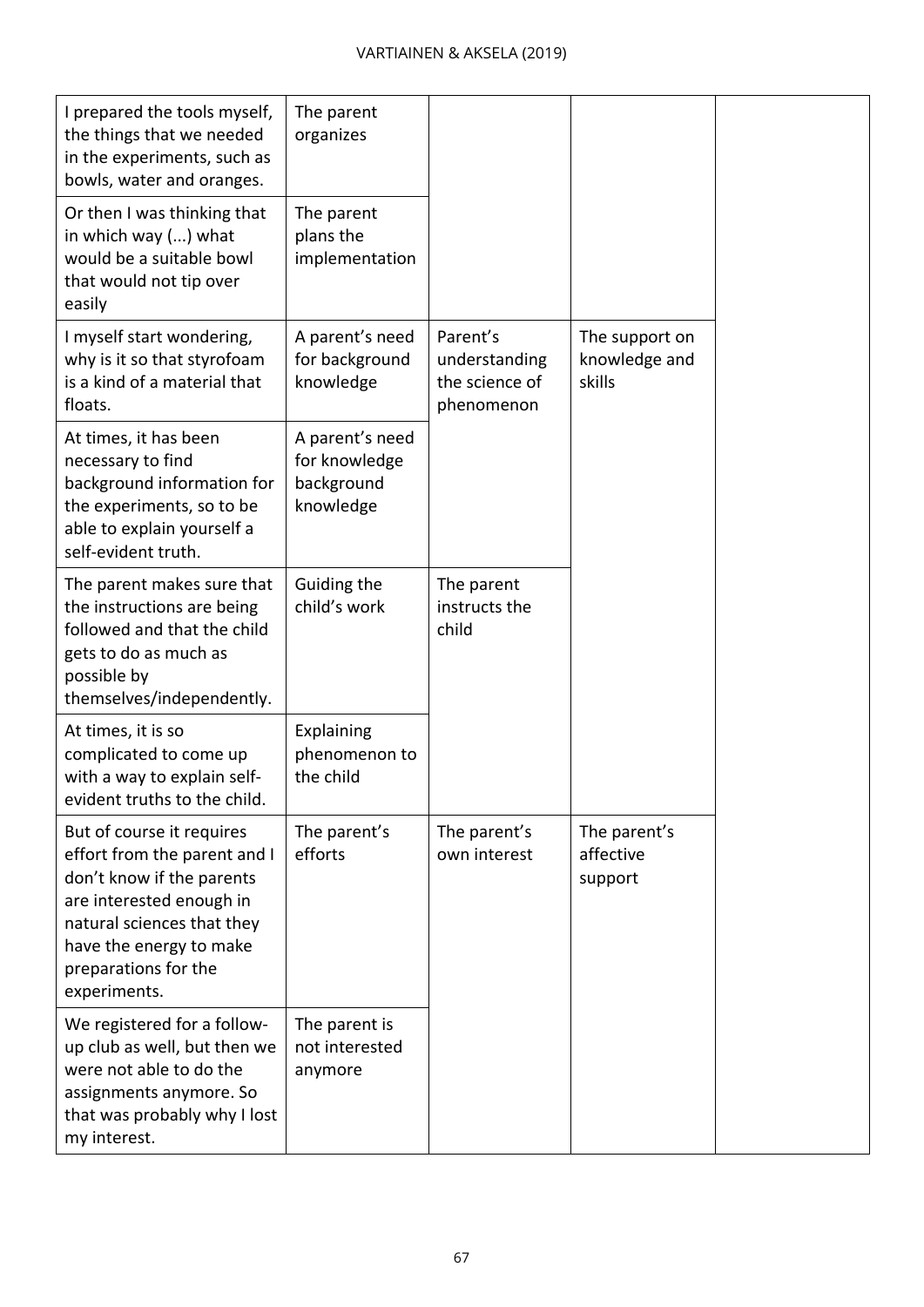# **7 Results**

This research produced a model that describes what kind of support parents need in the realization of inquiry-based science activities occurring at home. Three factors have an effect on whether or not the parent completes the activities of a video-based online science club together with a child. These three factors are: the affective factor, 2) the knowledge and skills factor and 3) the organizational factor. In order for the parents to complete activities at home together with the child, the online learning environment should itself offer support to them on all of these above mentioned areas.

#### **7.1 The need for support on parents' affective experience**

The interviewees felt that the activity of the parent is in a key role so that the videobased online science club activities would be completed at home. Only the child's excitement and interest were not necessarily seen as an adequate reason in order for the parent to organize a time slot for doing the activities, if there were issues in the other areas.

> "We registered for a follow-up club as well, but then we were not able to do the assignments anymore. So that was probably why I lost my interest. Maybe that first assignment, which was given in this follow-up club was not … in a way … didn't feel like suitable or … didn't feel like easy, so that we could have been able to understand what was the point. And then in addition, the challenge of uploading the videos, so in principle, yes I should have been able to get through this, but, the child would have been quite enthusiastic. The child had not in any case reached his/her limit." (Parent 6)

In order for a parent to participate in a video-based online science club with their child and to make it possible to do activities, the parent should also be made motivated and interested. The parent should be able to explain the significance of the assignments both from the point of view of the child and the parent.

> "But of course it demands a kind of an effort from the parent and I'm not sure, if all the parents have such a great interest towards sciences that they would be able to make specific preparations for the assignment for the child." (Parent 6)

The parents' positive experiences on science had an effect on the parents' will to complete video-based online science club activities at home with a child. On the other hand, the parents' own bad experiences in science encouraged them to keep on. In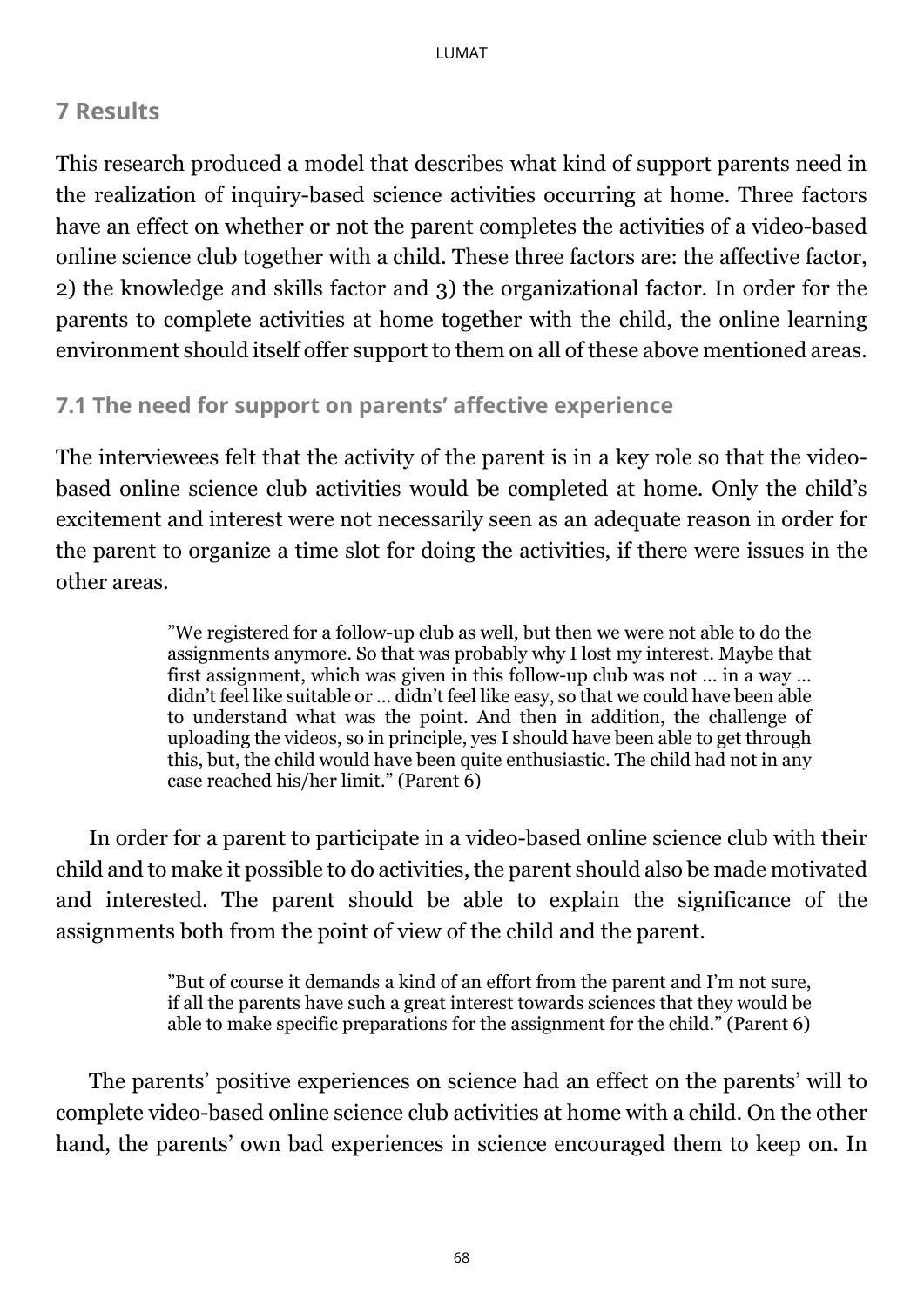these situations, they wanted to offer the child positive experiences and a soft landing on sciences, so that the children would not have challenges with it in school.

> "But then chemistry and math were not for me ... but at this moment I try to look at this positively, because there are many learners in the family. So I don't want to transfer my own attitude, repulsiveness, to them." (Parent 5)

The children's positive experiences acquired from doing activities were affected by the parents' affective experiences. All the interviewees highlighted the possibilities of a video-based online science club: a child's enthusiasm and positive experiences.

> "The best of this was that the children had fun. They got a positive experience from the fact that it is fun to do these kinds of experiments and to research. The best in this was the positive experience" (Parent 7)

> "So that in a way they got to try, and to get sparked up about these things and to come up with questions and to ponder and discuss things, yes, this kind of doing together was just the best." (Parent 2)

In addition to supporting the enthusiasm and interests, the parents also observed a wider dimension that is subservient to a child's future. A performance diploma received from the club, would be able to help the child in a concrete way for example when applying to science-oriented schools.

> "This gives little hope for the fact that when we're thinking about this more widely, how we could get this society's resources into use and like these, these adolescents to grow, who are able to do something useful and significant in the society, then I believe that it starts from those really young that we would be able to create enthusiasm and interest, so that in a way this gave me some reinforcement that the young have the interest in themselves that we should just be able to feed it." (Parent 3)

#### **7.2 The need for support on knowledge and pedagogical skills**

The parent should be offered content information of the background of the phenomena and pedagogical information on how the specific phenomenon would be presented and to encourage the child to think for themselves in the context of a specific activity. The parents instructed the child spontaneously with questions, requests and with encouraging towards trying. They aimed to create the experimenting into such that the child would themselves come up with observations and would get an Aha moment.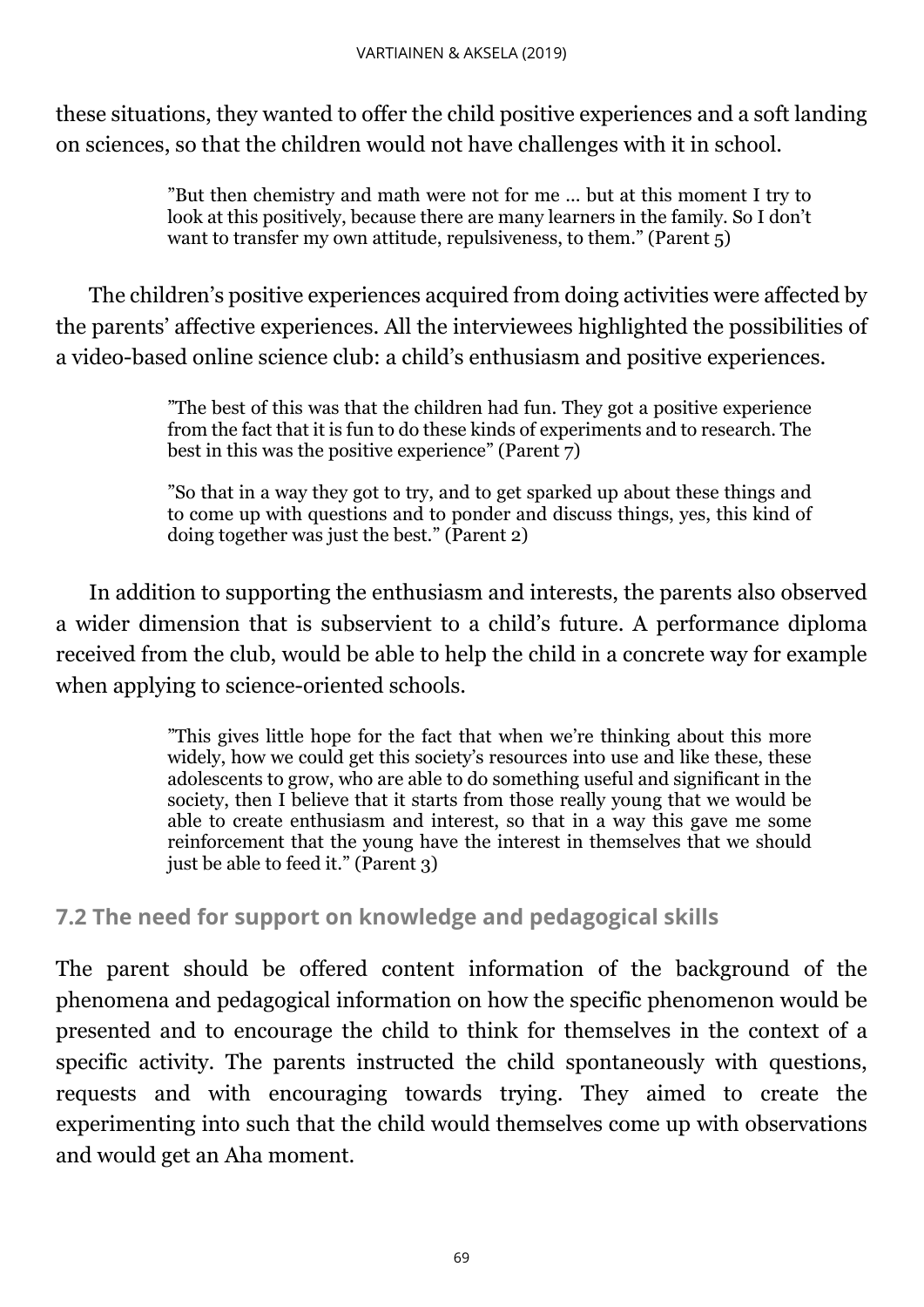"I was asking quite leading questions and I aimed at ... like letting the child to come up with different observations and not giving the answers myself." (Parent 6)

"So that somehow a child does things quite easily, this was nice, but maybe they would not independently start pondering, why this or that happened. So here we are … There, I think, a parent's role is important that they ask did you understand, what happened there and why could it be so and then we go over what we learned there. So these discussions have often led to many other interesting discussions. But in a way of different phenomena." (Parent 3)

The parents wish that they would be given more support on how the phenomena occurring in the activities can be explained to the child. They also wished for more information about that for themselves. Some parents prepared for the research by finding out the backgrounds of the phenomenon. They told that they learned quite a lot by doing this. The parents also resorted to data retrieval, when some part of the activity did not go as planned.

> "And then to explain why: (…) why styrofoam floats, why like (…), why an orange floats when it is not peeled and sinks when it is. And in these, on the other hand, were some, well (…), challenges every now and then, like you start thinking yourself, why is it so, why is styrofoam a kind of a material that floats. At times, it has been necessary to find background information for the experiments, so to be able to explain yourself a self-evident truth." (Parent 1)

In addition, the parents appreciated the fact that the activities of the club were built as pedagogically ready, a motivation and a context had been described for the activities. Some of the parents had information about the phenomena themselves, but they found it quite challenging for themselves to think of a way to present it to the child.

> "I think that this was really good. I would not have even thought of this, to experiment these things even if I had had information about them." (Parent 8)

#### **7.3 The need for support on organizing activities**

The club's structured and outside organized structure was seen as positive, even necessary, so that it was possible to take part in a video-based online science club at home. The parents felt that they would not have done activities regularly, if the reporting would not have had a deadline. Directions for the experiments done at home could be found from elsewhere on the internet both in the form of videos and text, but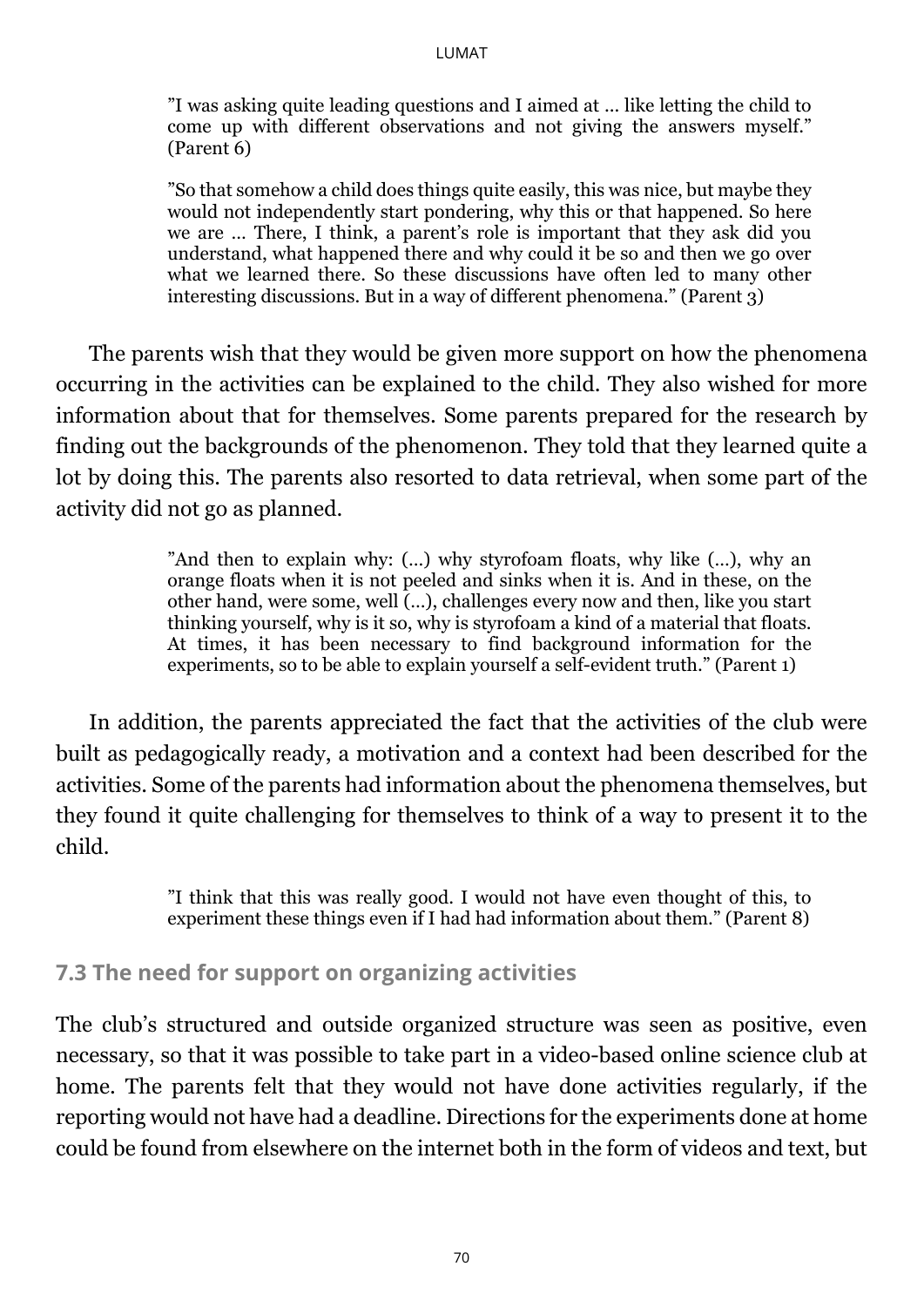parents felt that a structured model, where a contact person exists, encourages to do the activities regularly and in a persevering way.

> "Well this thing is really fantastic. In a way, that it could be on the internet just as it is, that someone had put it up there in the early 21st Century and that we would do assignments there and a message would be sent to some robot that now we have completed an assignment and then we can print the diploma from there, but there is also some clear thing here in that there is a timetable and there is a contact person." (Parent 1)

The daily life for families with children is often busy. All the interviewees highlighted that a video-based online science club's possibility is the fact that the family can themselves define the time and place, when there is a good moment to do these activities, taking into consideration the family's other plans and children's level of alertness.

> "Well I think of this as fantastic, since I indeed have three small children, then just the physical effort of taking the children to their hobbies, well … It [activity of the club] can be done when it best suits us, it isn't connected to a specific time or place, it is really great … and that children are in such a state of alertness that they are not tired or really interested in something else, so that they are able to focus on the activity." (Parent 2)

The fact that the club is not connected to a specific time or place is seen as a possibility in spreading the video-based online science club operations also outside Finnish borders.

> "Well I think that it is great that this is so much easier to spread elsewhere compared to one where you would have to physically go to a certain place. … This could be used, not only at home, but also in afternoon clubs or in kindergarten or, or elsewhere and then there's the fact that it's not, it's not connected to a specific time and place." (Parent 3)

> "And then I think there is also this kind of a question on equality, that we could think that in the countryside, where no such clubs are held, they are also able to take part or even people abroad can take part in a club with their own language. Yes, there are many possibilities, absolutely a good thing." (Parent 7)

#### **7.4 The challenges of a video-based online science club**

An online learning environment was experienced technologically as dysfunctional in many ways. The following caused challenges: 1) the obscure structure of the website, 2) the slowness or inactivity of data transfer, 3) the indistinctness of the reporting form of the completed activity 4) the poor quality of the voices in the instruction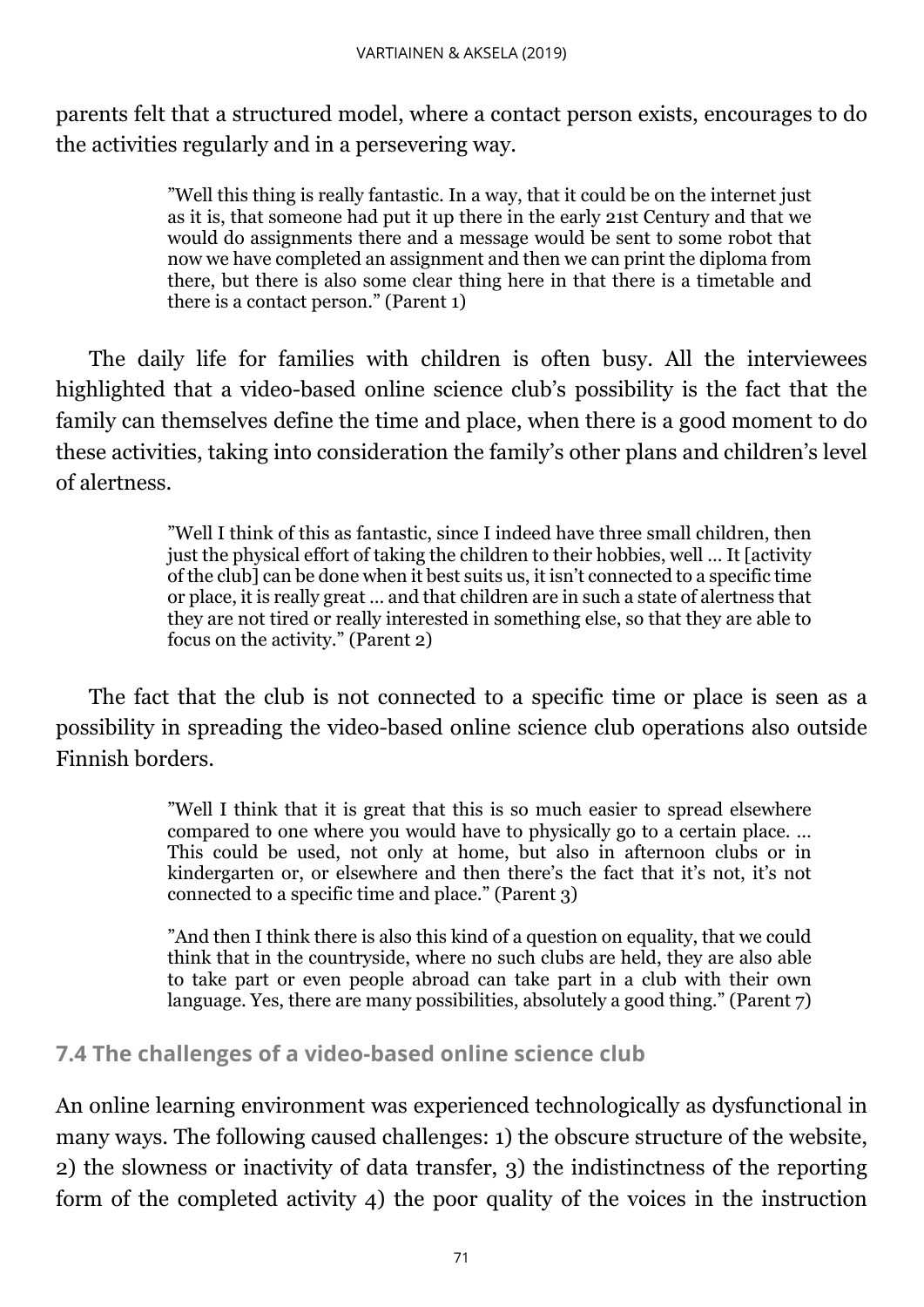videos and of set design and 5) a worry for the preservation of the child's protection of identity. The website was experienced as muddled and dysfunctional for a videobased online science club operation.

> "If the aim was that this would be used more, then it should be distinctly easier, more down-to-earth. There are many kinds of technological barriers, because of which it is not easy to use, as is not the concept used at this moment." (Parent 6)

The uploading of the report videos created by the parents and the children was slow and often the videos could not be sent.

> " Then the video got so big that we were not able to upload it there at all." (Parent 4)

> "But the thing that was the most annoying was the fact that the most difficult process was to put the video on the internet, it was really not easy. I started losing interest at this point in this bustle." (Parent 6)

Also the instruction videos had some technological challenges. The volumes of the sounds were not in the same level in all parts of the video, which then caused challenges.

> "The only thing that was challenging, well was the audio in these videos, since the theme music was so loud and then when I turned the volume down, we could not hear anything when a person started talking on the video." (Parent 7)

A child's protection of identity was also thought of as a challenge, since picture and video material were sent into a fully open website.

> "The situation was quite sensitive, because pictures of the child taken at home were sent on the web." (Parent 2)

#### **7.5 A parent's role in video-based online science club activities**

Parents' interviews showed that activities are done together with the child, when they have the day off. The realization starts from the parents' initiative, but the children answer to this initiative positively and enthusiastically. The parent has watched the instruction video beforehand, so that they are able to prepare for the experiment on behalf of tools and other parts of the experiment. The child and the parent watch the instruction video again together. The video is also watched again during the activity, if they want to check some parts of the instructions. The children took part in the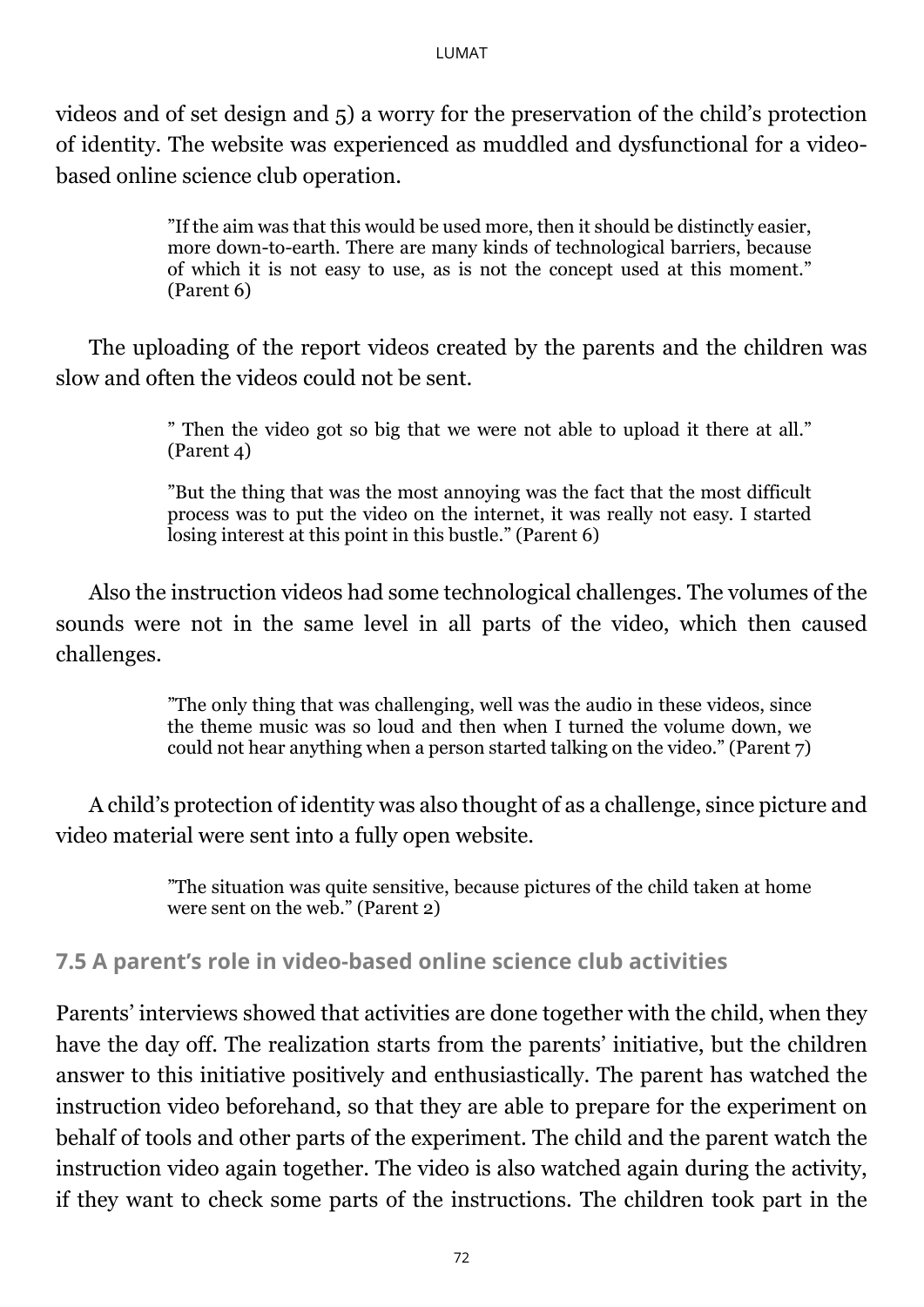reporting of the activities together with the parent by choosing the pictures or videos, which would be sent to the video-based online science club. The parents didn't report that the children would have themselves taken part actively in the reporting. They chose the pictures and videos that were sent together, but the parents took care of the filing and of the handling of the report material without the participation of the child. The data analysis of narrative interviews proved that children spontaneously returned to results of prior inquiries in new contexts, where the specific phenomenon could be observed.

> "The girl was then interested, interested in that later, after a long time of about few months, we have sometimes pondered on the floating experiment and she/he was then quite surprised that such a large item as a piece of wood was floating, floating there. However we have returned to that after such a long time, to the results of the experiment." (Parent 2)

> "And then exactly the same phenomenon here as well that the idea of surface tension stayed in the background. This came up in the discussions with the older child that when we were by a pond and we saw some water fleas or spiders making their way on top of the surface, we were just wondering there and we made a connection between the thing that we had been testing, the phenomenon could then be observed in the nature." (Parent 6)

The results pointed out that the need for an instruction dealing with a non-formal learning situation occurring at home, has two different sides. The parents told that they had to direct the child with questions, requests, by giving them an open invitation and by dividing the experiment into parts. From the parents' descriptions of the inquiry situation, it could be seen that the children were instructed and supported affectively by the parents. On the other hand, parents still feel that they need directions themselves on how to instruct a child. The parents need both content knowledge of the phenomena as well as pedagogical support on how to explain and introduce children to scientific phenomena.

# <span id="page-14-0"></span>**8 Conclusions**

Parents need support on three different areas in order to take part in a video-based online science club at home with their children. According to this research, they need support in understanding scientific phenomena and as well in instructing children. Similar results have been pointed out in earlier studies (Eshach, [2007\)](#page-17-0). In addition to that, this study found that the parents' own affective experiences as well as organization of the experiments and finding time to do experimenting are important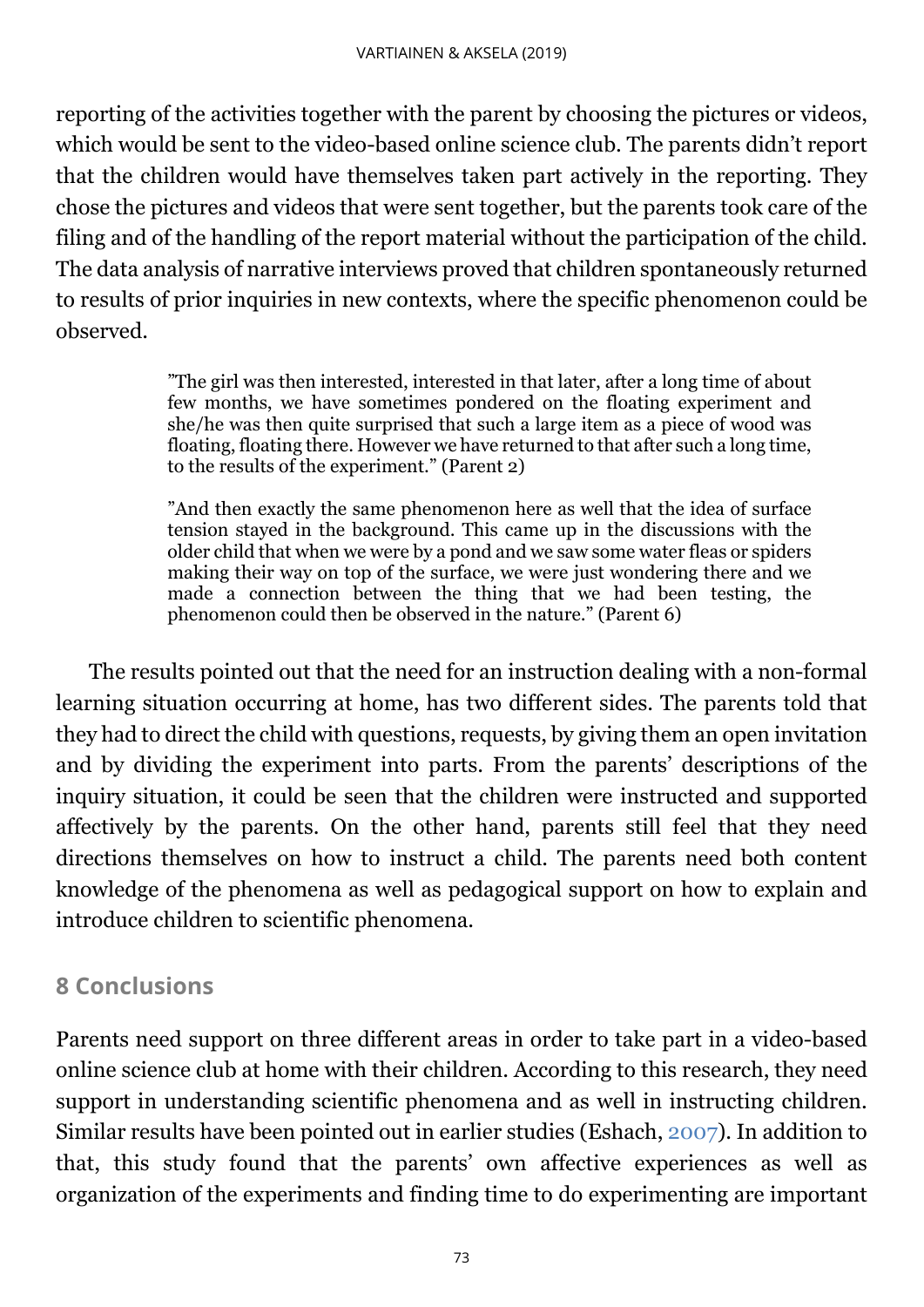factors to consider when looking at parents' willingness to engage in science activities with the children. The parents might not necessarily be content with only the child's eagerness and interest towards experiments as a reason to carry out the video-based online science club activities at home, instead they need to be interested and enthusiastic by themselves about activities and they need to be able to maintain them. It is common that parents are first enthusiastic about doing science activities with the child, but they lose their interest quickly (Solomon, [2003\)](#page-17-0). The children did not take part in the documentation of inquiry nor in the documentation of results or in the reporting of the results. The child's participation in the documentation of the activity and in presenting the results is an essential part of the process of inquiry-based science education (Minner et al., [2010\)](#page-17-0). The technological realization of the learning environment was seen as quite poor. Especially, the challenges in uploading pictures and videos made it difficult to use.

On the grounds of this research, the role of the parent when experimenting with a young child is to instruct the activities and make it possible to do experimenting. The parent instructs the child with questions, requests and with giving them an open invitation. The parents felt that they gave the child room to make observations and to come up with solutions themselves. In the learning occurring at home, where a digital environment supports the interaction between a child and a parent, it is common that the parents' idea of the learning itself and of the aim of the activity dominates the activity done together (Eagle, [2012\)](#page-17-0). A child's possibilities to engage in science activities through a video-based online science club at home depends on whether or not the parents give the child a chance to use the learning environment.

The most significant possibility in video-based online science club was the fact that it is not connected to a specific time or place. Prior researches have highlighted that in traditional non-formal learning environments such as museums, science centers, observatories and zoological parks, one major challenge is their location (Eshach, [2007\)](#page-17-0). Museums and science centers are challenging, since not all have the possibility to visit them, because the distance there is too long. A same kind of a challenge is connected with taking part in children's science clubs. In the interview, the parents brought out that they are not able to offer the child a chance to take part in a science club, because either the distance there is too long or they do not have enough time.

Through the video-based online science club, positive interaction around the scientific contexts was created in homes. Experimenting was seen as pleasant time spent with family. Experiments done at home are a time, when the family discusses,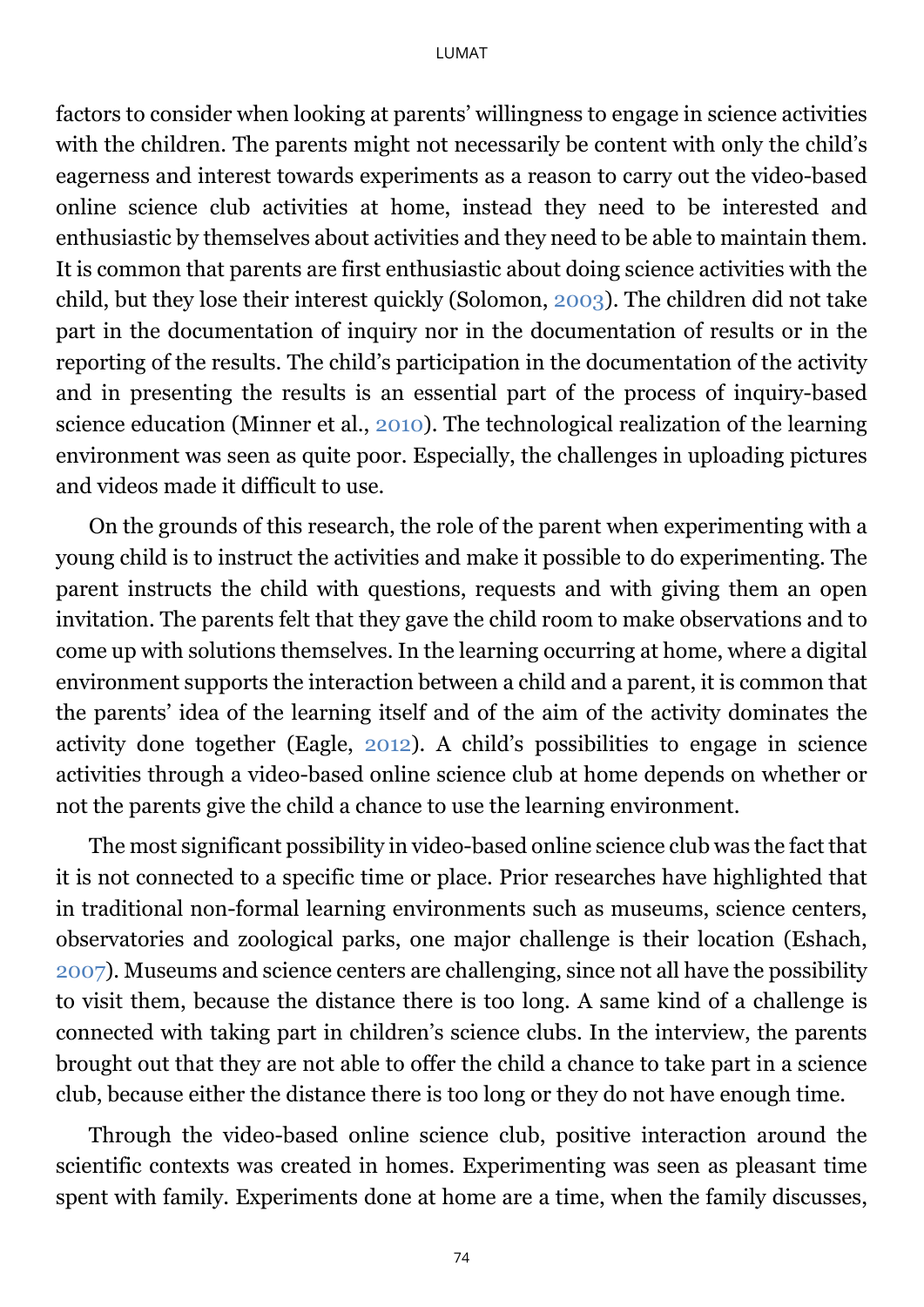jokes around and acts freely together (Solomon, [2003\)](#page-17-0). This kind of a positive atmosphere creates a positive image of science for the child. The instructional videos developed for a learning environment were successful in activating the children towards hands-on working. After the children had watched the instruction video, they were eager to start experimenting in real life. Videos have been seen in prior researches as passive media (Kearny & Treagust, [2011;](#page-17-0) Greenfield, [2009\)](#page-17-0) that does not encourage children to experiment or reflect ideas (Hobbs, [2006\)](#page-17-0).

The results showed that the activities of video-based online science club created discussion in the context of science between the child and the parent. Discussion was created with the help of a parent's instruction, but children also returned to discuss and ask about the activities in situations, where the child was faced with the same phenomenon from an activity, but in a different context. Doing activities together was also experienced as having a nice time with the family. According to the parents, a video-based online science club learning environment and the instructional videos did not make the children passive, instead the children were excited to start working with the activity after watching the video.

# **9 Implications for further development**

It is beneficial to be taken into consideration in non-formal science activities occurring at home that instructional factor of non-formal learning (Eshach, [2007\)](#page-17-0) is divided instead of only to one target, into two targets, a parent and a child, who both need different kinds of instruction. The instructional factor of non-formal learning consists of the affective and cognitive dimensions (Eshach, [2007\)](#page-17-0), which both should be taken into consideration. video-based online science club are able to give necessary instruction to the child both in the affective and cognitive levels, but a challenge in the video-based online science clubs from the viewpoint of parents is the lacking of the instructional dimension. Instead of seeing the child participating in video-based online science clubs as the learner and the parent as the child's supporter, the parent should be seen in addition as a learner. Therefore, when we speak of young children's non-formal science activities occurring at home, the instructional factor can be divided into two parts: 1) instructional factor from the point of view of a parent and 2) instructional factor from the point of view of a child.

In order for us to be able to support inquiry-based science activities occurring at home, the parent should be offered more detailed instruction on how a specific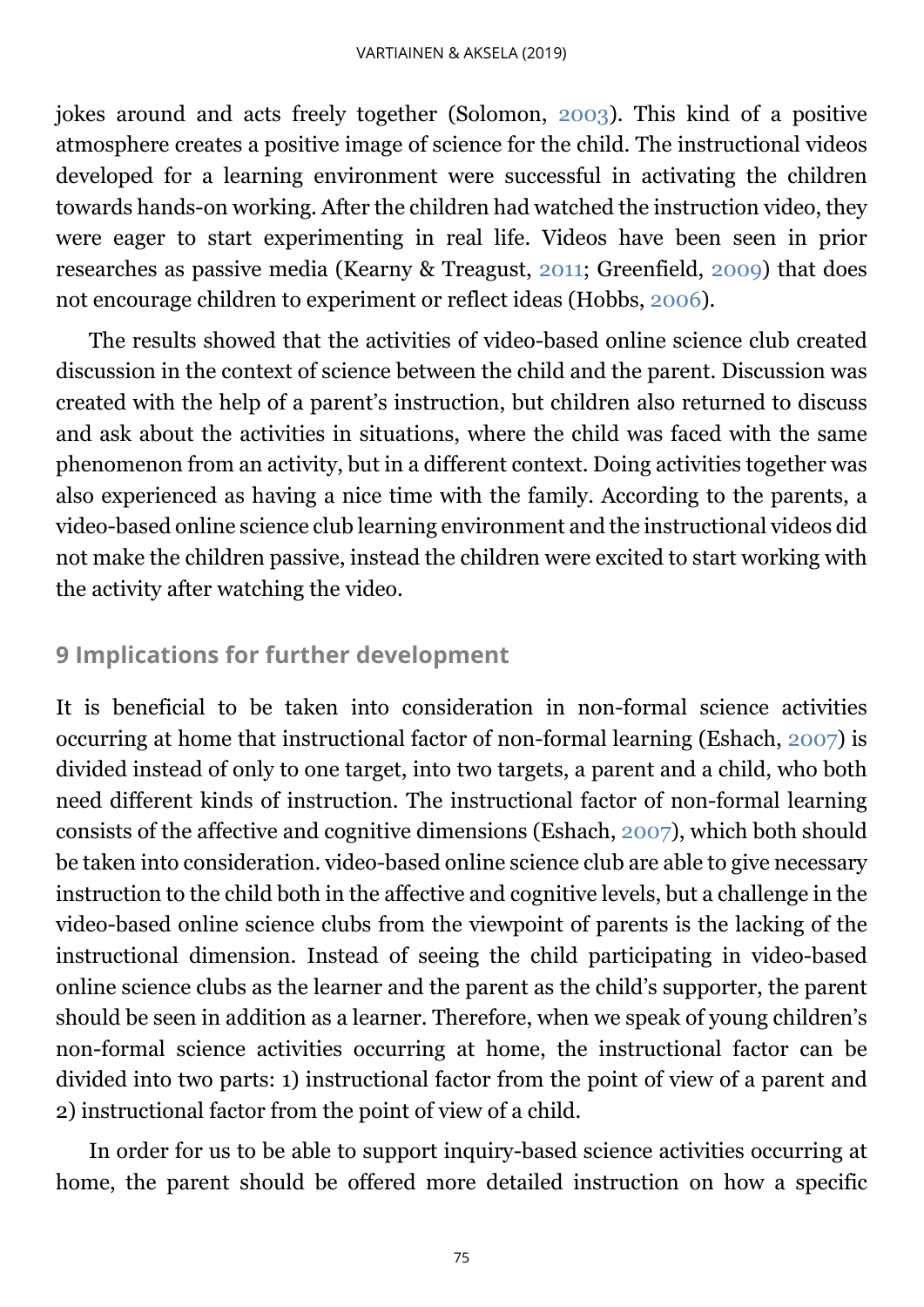phenomenon should be introduced to the child. In addition, the parent needs conceptual information about the phenomenon and its occurrence in different contexts in the daily life. The affective dimension should be taken into consideration when instructing parents, because the child's chance of participating in non-formal science activities at home is connected to the interest and enthusiasm of parents. The technological issues must be considered in further development of the video-based online science club. Especially, the big file sizes of videos disrupted the sending of reports for the video-based online science club teacher. The application-based mobile solutions should be studied to address that challenge.

#### <span id="page-17-0"></span>**References**

- Ampartzaki, M., & Kalogiannakis, M. [\(2016\)](#page-0-0). Astronomy in Early Childhood Education: A Concept-Based Approach. *Early Childhood Education Journal*, *44*(2), 169–179.
- Baram‐Tsabari, A., Sethi, R. J., Bry, L., & Yarden, A. [\(2006\)](#page-5-0). Using questions sent to an Ask‐A‐ Scientist site to identify children's interests in science. *Science Education*, *90*(6), 1050– 1072.
- Bulunuz, M. [\(2013\)](#page-5-0). Teaching science through play in kindergarten: Does integrated play and science instruction build understanding? *European Early Childhood Education Research Journal*, *21*(2), 226–249.
- Bull, G., & Kajder, S. [\(2004\)](#page-3-0). Digital storytelling in the language arts classroom. Learning & Leading with Technology, *32*(4), 46–49.
- Burke, L. A., & Miller, M. K. [\(2001,](#page-5-1) May). Phone interviewing as a means of data collection: Lessons learned and practical recommendations. In *Forum Qualitative Sozialforschung/Forum: Qualitative Social Research* (Vol. 2, No. 2).
- Crawford, E. O., Heaton, E. T., Heslop, K., & Kixmiller, K. [\(2009\)](#page-0-0). Science Learning at Home Involving Families. *YC Young Children*, *64*(6), 39.
- Chaudron, S., M. E. Beutel, M. Černikova, V. Donoso, M. Dreier, B. Fletcher-Watson, A.-S. Heikkilä, et al. [2015.](#page-3-0) Young Children (0–8) and Digital Technology: A Qualitative Exploratory Study across Seven Countries. Joint Research Centre, European Commission. http://publications.jrc.ec.europa.eu/ repository/handle/JRC93239.
- Eagle, S. [\(2012\)](#page-14-0). Learning in the early years: Social interactions around picture books, puzzles and digital technologies. *Computers & Education*, *59*(1), 38–49.
- Eshach, H., & Fried, M. [\(2005\)](#page-0-0). Should science be taught in early childhood? *Journal of Science Education and Technology*, *14*(3), 315–336.
- Eshach, H. [\(2007\)](#page-2-0). Bridging in-school and out-of-school learning: Formal, non-formal, and informal education. *Journal of science education and technology*, 16(2), 171-190.
- Glaser, M., Garsoffky, B., & Schwan, S. [\(2009\)](#page-3-0). Narrative-based learning: Possible benefits and problems. *Communications*, *34*(4), 429–447.
- Greenfield, P. M. [\(2009\)](#page-14-0). Technology and informal education: What is taught, what is learned. *Science* (New York, N.Y.), *323*(5910), 69–71.
- Guo, Y., Wang, S., Hall, A. H., Breit-Smith, A., & Busch, J. [\(2016\)](#page-0-0). The effects of science instruction on young children's vocabulary learning: A research synthesis. *Early Childhood Education Journal*, *44*(4), 359–367.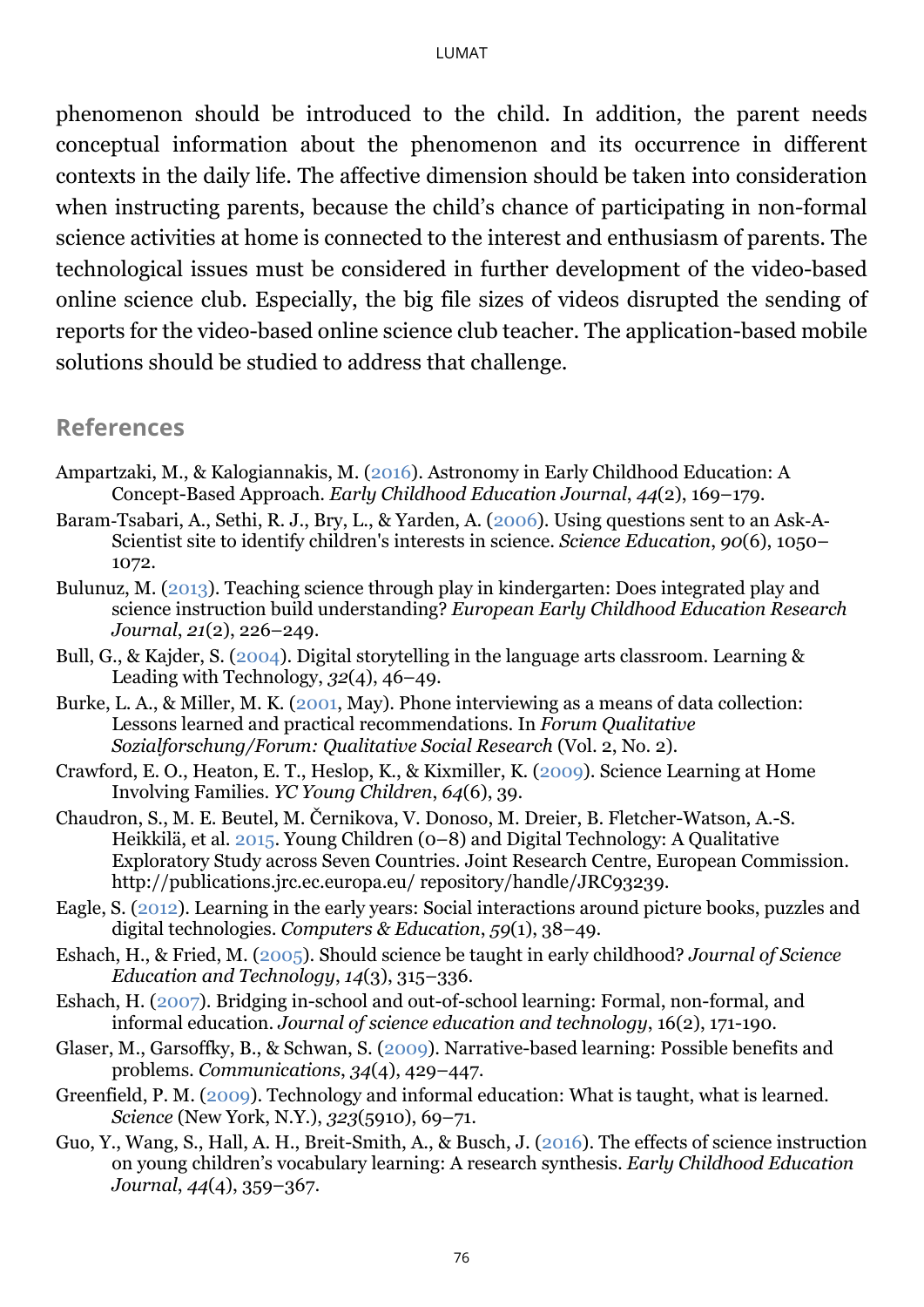- Hirsjärvi, S. & Hurme, H. [\(2008\)](#page-5-1). Tutkimushaastattelu: teemahaastattelun teoria ja käytäntö. Helsinki: Gaudeamus
- Hobbs, R. [\(2006\)](#page-14-0). Non‐optimal uses of video in the classroom. *Learning, media and technology*,  $31(1), 35-50.$
- Inan, H. Z., & Inan, T. [\(2015\)](#page-3-0). 3 H s education: Examining hands-on, heads-on and hearts-on early childhood science education. *International Journal of Science Education*, *37*(12), 1974– 1991.
- Kalogiannakis, M., Nirgianaki, G. M., & Papadakis, S. [\(2018\)](#page-0-0). Teaching Magnetism to Preschool Children: The Effectiveness of Picture Story Reading. *Early Childhood Education Journal*,  $1 - 12$ .
- Kaya, S., & Lundeen, C. [\(2010\)](#page-0-0). Capturing parents' individual and institutional interest toward involvement in science education. *Journal of Science Teacher Education*, *21*(7), 825–841.
- Kearney, M., & Treagust, D. F. [\(2001\)](#page-14-0). Constructivism as a referent in the design and development of a computer program using interactive digital video to enhance learning in physics. *Australian Journal of Educational Technology*, *17*(1), 64–79.
- Kim, Y., & Thayne, J. [\(2015\)](#page-3-0). Effects of learner–instructor relationship-building strategies in online video instruction. *Distance Education*, *36*(1), 100–114.
- Kuhn, D., Black, J., Keselman, A., & Kaplan, D. [\(2000\)](#page-0-0). The development of cognitive skills to support inquiry learning. *Cognition and Instruction*, *18*(4), 495–523.
- Kumpulainen, K. & Gillen, J. (2017). Young children's digital literacy practices in the home: A review of the literature. COST ACTION ISI1410 DigiLitEY. University of Sheffield.
- Leuchter, M., Saalbach, H., & Hardy, I. [\(2014\)](#page-0-0). Designing science learning in the first years of schooling. An intervention study with sequenced learning material on the topic of 'floating and sinking'. *International Journal of Science Education*, *36*(10), 1751–1771.
- Maltese, A. V., & Tai, R. H. [\(2010\)](#page-0-0). Eyeballs in the fridge: Sources of early interest in science. *International Journal of Science Education*, *32*(5), 669–685.
- Mantzicopoulos, P., Patrick, H., & Samarapungavan, A. [\(2013\)](#page-0-0). Science literacy in school and home contexts: Kindergarteners' science achievement and motivation. *Cognition and Instruction*, *31*(1), 62–119.
- McClure, E. R., Guernsey, L., Clements, D. H., Bales, S. N., Nichols, J., Kendall-Taylor, N., & Levine, M. H. [\(2017\)](#page-0-0). STEM Starts Early: Grounding Science, Technology, Engineering, and Math Education in Early Childhood. In *Joan Ganz Cooney Center at Sesame Workshop*. 1900 Broadway, New York, NY 10023.
- Minner, D. D., Levy, A. J., & Century, J. [\(2010\)](#page-0-0). Inquiry-based science instruction what is it and does it matter? Results from a research synthesis years 1984 to 2002. *Journal of Research in Science Teaching*, *47*(4), 474–496.
- Nayfeld, I., Brenneman, K., & Gelman, R. [\(2011\)](#page-0-0). Science in the classroom: Finding a balance between autonomous exploration and teacher-led instruction in preschool settings. *Early Education & Development*, *22*(6), 970–988.
- Palaiologou, I. [\(2016\)](#page-0-0). Children under five and digital technologies: implications for early years pedagogy. *European Early Childhood Education Research Journal*, *24*(1), 5-24.
- Peterson, S. M., & French, L. [\(2008\)](#page-0-0). Supporting young children's explanations through inquiry science in preschool. *Early Childhood Research Quarterly*, *23*(3), 395–408.
- Plowman, L., Stephen, C., & McPake, J. [\(2010\)](#page-0-0). Supporting young children's learning with technology at home and in preschool. *Research Papers in Education*, *25*(1), 93–113.
- Reinhart, M., Bloomquist, D., Strickler‐Eppard, L., Czerniak, C. M., Gilbert, A., Kaderavek, J., & Molitor, S. C. [\(2016\)](#page-2-0). Taking Science Home: Connecting Schools and Families Through Science Activity Packs for Young Children. *School Science and Mathematics*, *116*(1), 3–16.